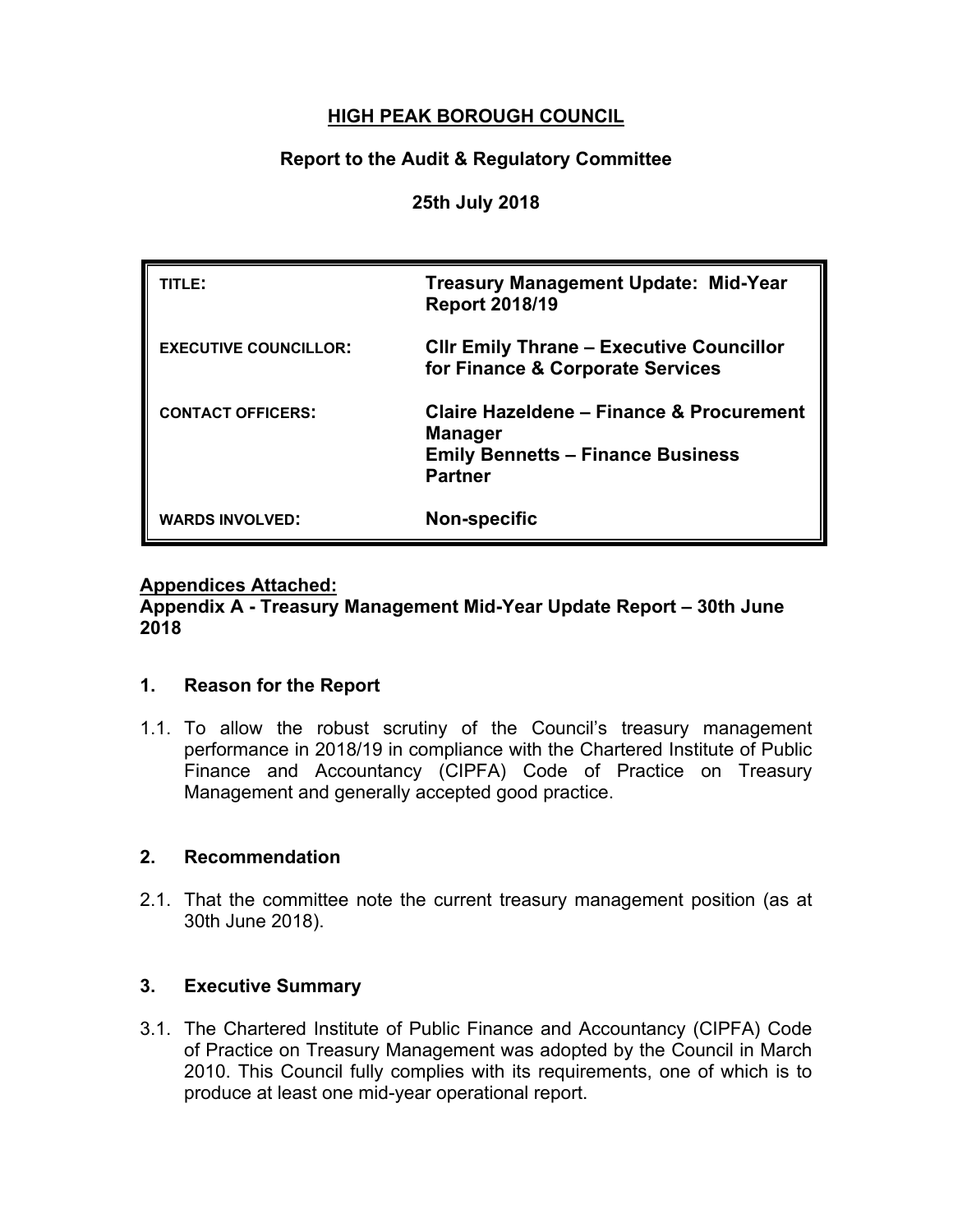- 3.2. This report comprises the following:
	- The latest interest rate forecast;
	- Investment income earned to date and projected for 2018/19;
	- The current investment portfolio;
	- The borrowing portfolio with projected borrowing costs for 2018/19 and debt rescheduling options; and
	- Compliance against prudential and treasury indicators set in the Treasury Management Strategy 2018/19.
- 3.3. The main headlines include:
	- The Bank of England base rate remains unchanged at 0.50%.
	- The investment income budget of £139,940 is expected to be on target based on current levels, pending the outcome of future base rate rises.
	- A saving of £21,670 overall is forecast on the borrowing costs budget, split £11,950 to the general fund and £9,720 to the HRA, due to reduced MRP on the general fund and improved investment income for the HRA.
	- The average return on investments achieved by the Council during the period to 1st April to 30th June was 0.61%. This compares favorably to short-term industry benchmarks.
	- The Council's investment portfolio totalled £14.8 million spread across eight separate institutions as at 30th June 2018.
	- The Council's total level of debt as at 30th June was £72,111,896 (including finance leases) and the average rate of borrowing is 3.76%.

## **4. How this report links to Corporate Priorities**

4.1. An effective Treasury Management function is critical in safeguarding and effectively managing the financial resources at the Council's disposal. Sufficient financial resources are required to deliver and underpin all of the Council's main priorities.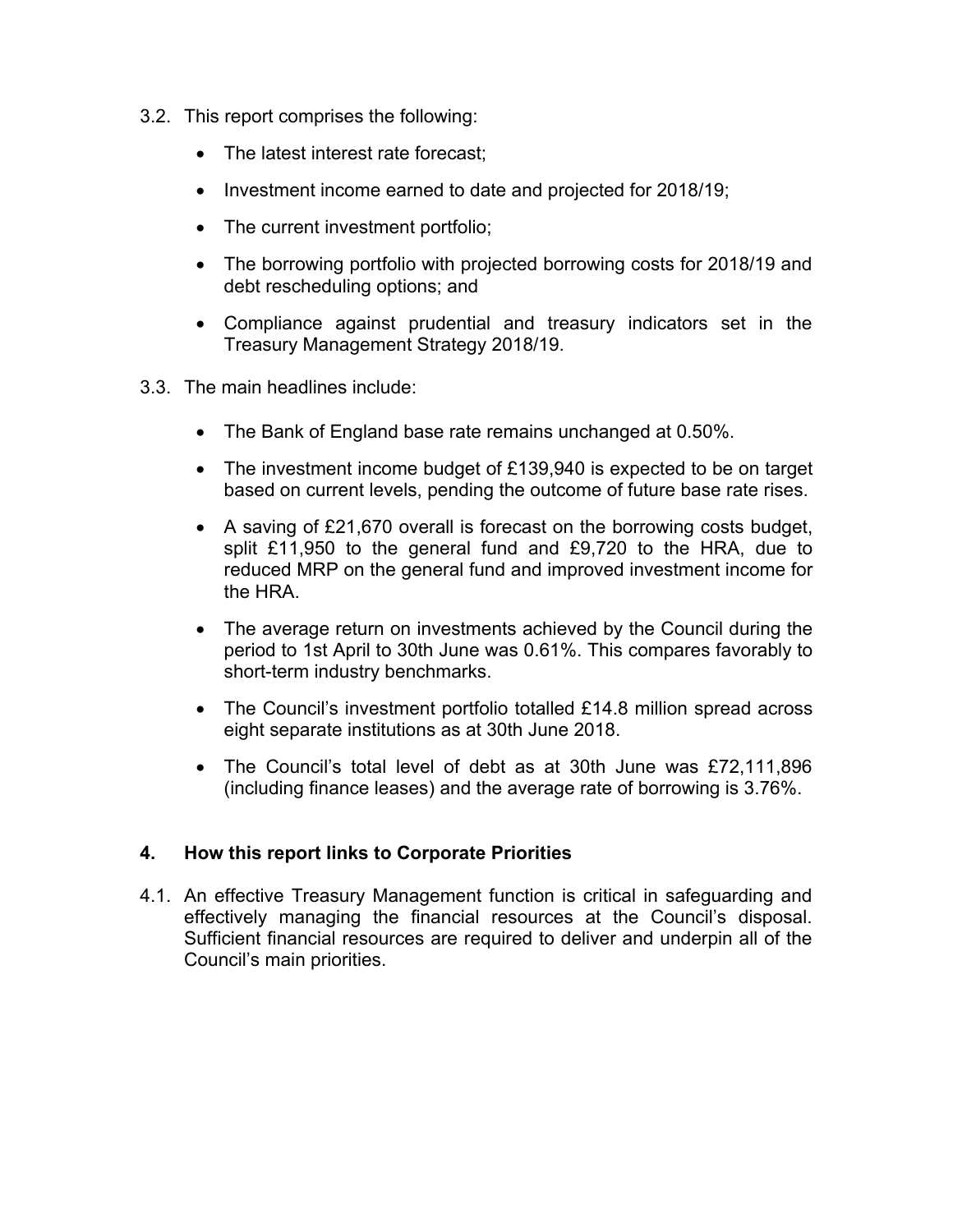## **5. Options and Analysis**

5.1. This report sets out the Treasury Management position for High Peak Borough Council for 2018/19 to date and the projected outturn. As such it is a statement of fact and there are no options.

## **6. Implications**

- 6.1. Community Safety (Crime and Disorder Act 1998) None
- 6.2. Workforce None
- 6.3. Equality and Diversity/ Equality Impact Assessment This report has been prepared in accordance with the Council's Equality and Diversity policies.
- 6.4. Financial Considerations Financial considerations are embedded throughout the report.
- 6.5. Legal None
- 6.6. Sustainability None
- 6.7. Internal and External Consultation None
- 6.8. Risk Assessment

There are a number of inherent financial risks associated with treasury management activity, not least the potential for loss of interest and/ or deposits. For this reason, the Council engages the services of external treasury management advisors, Link Asset Services.

Investment and borrowing decisions are made in accordance with the Council's formally adopted Treasury Management Strategy. That strategy includes a number of risk management features such as the overriding priority that security of deposit takes precedence over return on investment.

## **ANDREW P STOKES Executive Director (Transformation) & Chief Finance Officer**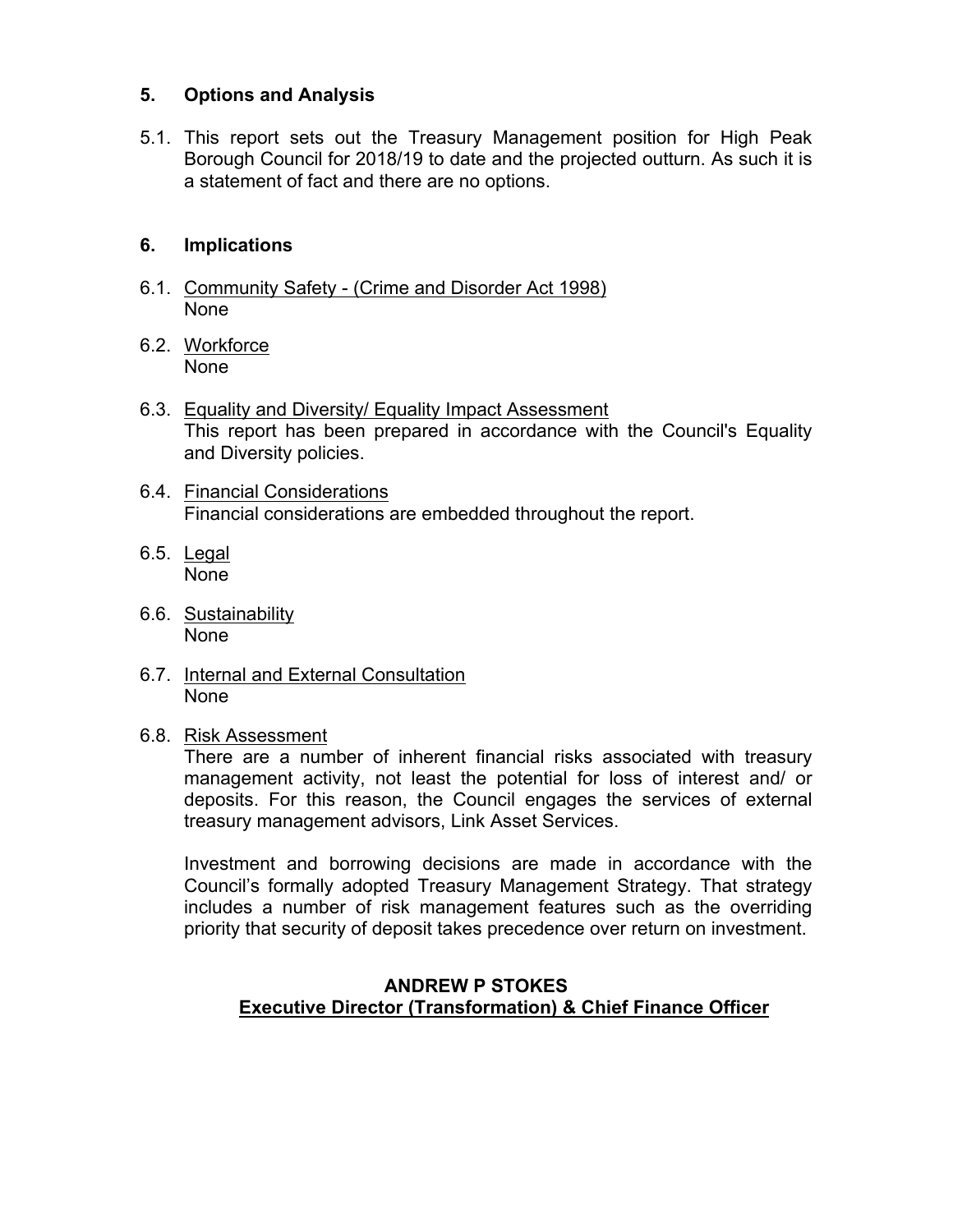### **Background Papers Contacts**

'Treasury Management – Governance and Scrutiny Arrangements' (Audit & Regulatory Committee September 2009)

'Treasury Management Strategy 2018/19 (Audit & Regulatory Committee February 2018, Revised at Council May 2018)

Finance & Performance, Town Hall, Buxton

Claire Hazeldene Finance & Procurement Manager Tel. 01538 395400 Ext. 4191

Emily Bennetts Finance Business Partner Tel. 01538 395400 Ext. 4186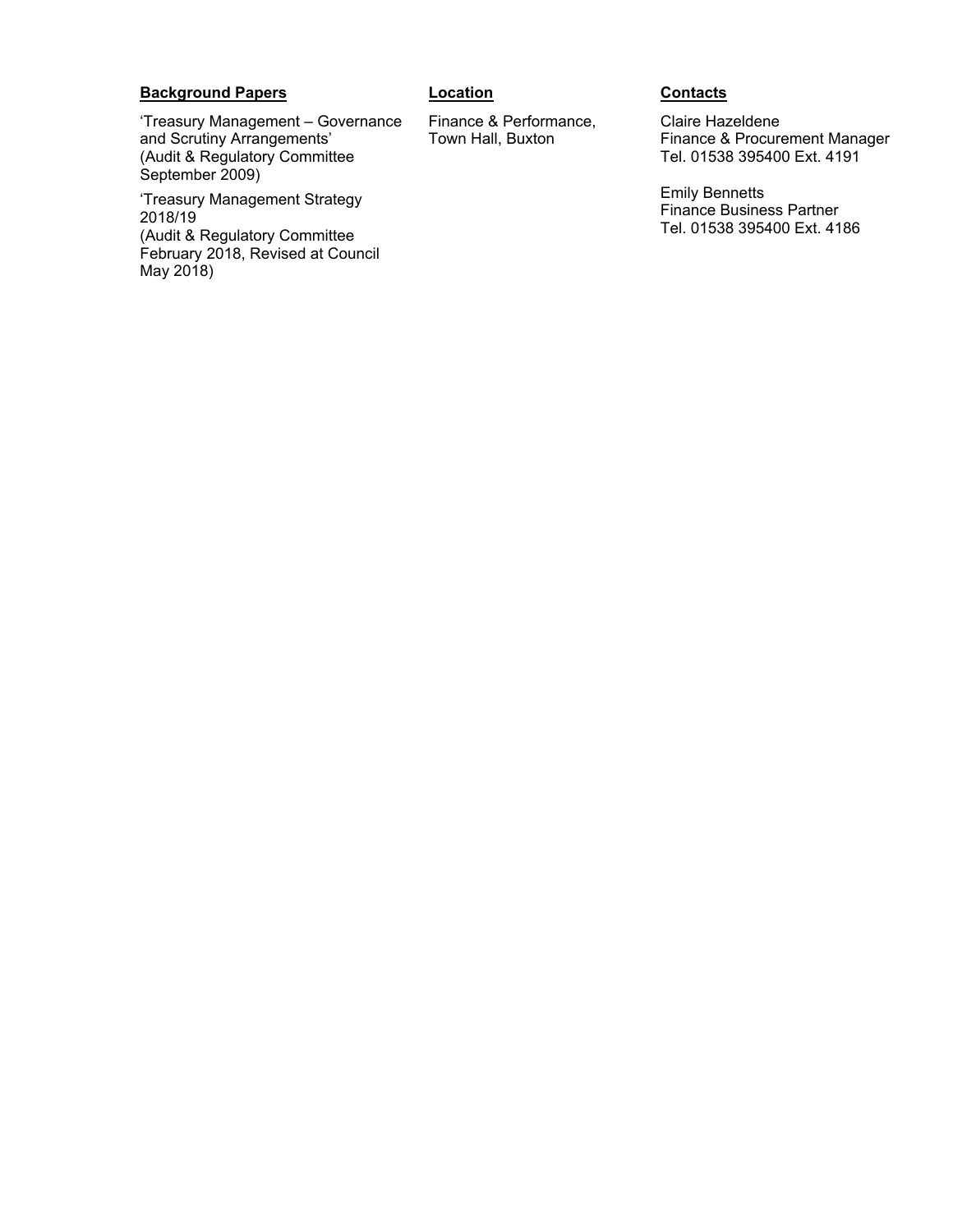**Appendix A**

# **High Peak Borough Council**

## **Working for our community**

## **Treasury Management Update 30th June 2018**

- 1. Introduction
- 2. Economic Forecast Interest Rates
- 3. Investment Income
- 4. Investment Portfolio
- 5. Borrowing Position
- 6. Prudential Indicators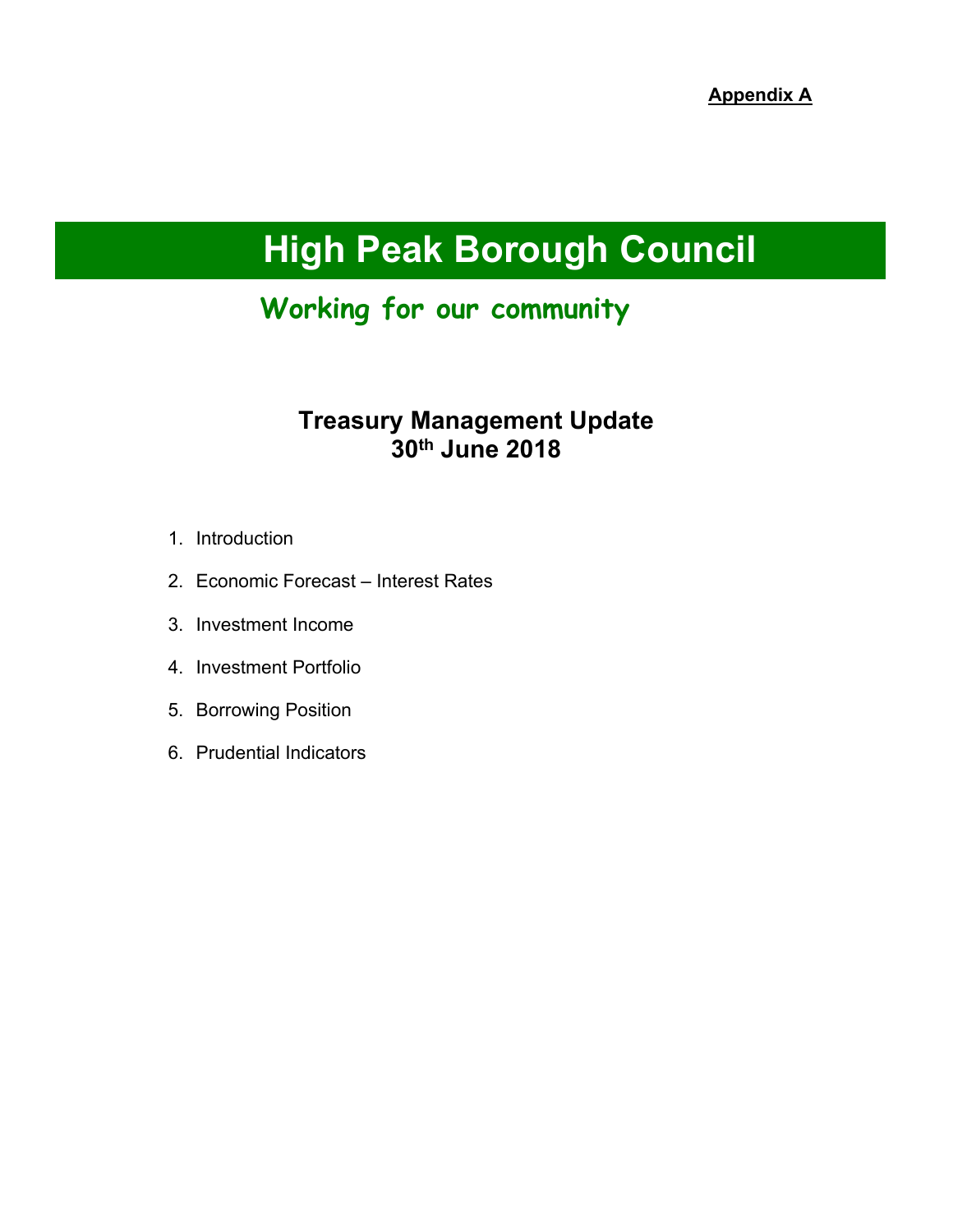## **1. Introduction**

- 1.1. Treasury Management is defined as "The management of the Authority's investments and cash flows, its banking, money market and capital market transactions; the effective control of the risks associated with those activities; and the pursuit of optimum performance consistent with those risks".
- 1.2. The Council has adopted CIPFA's revised Code of Practice for Treasury Management which recommends that Members should be briefed on Treasury Management activities at least twice a year.
- 1.3. The Audit & Regulatory Committee has delegated responsibility for scrutinising the treasury function. The Committee's role includes approval of the annual treasury management strategy and scrutiny of operational treasury management reports. Decisions taken by the Audit & Regulatory Committee are reported to full Council.
- 1.4. The Treasury Management Strategy Statement (TMSS) for 2018/19 was approved by Council on 20th February 2018 and revised on 3rd May 2018 to incorporate changes to the capital programme. This report details treasury management performance up to the 30th June 2018 and projects forward for the remainder of the financial year.

## **2. Economic Forecast – Interest Rates**

- **% Sep-18 Dec-18 Mar-19 Jun-19 Sep-19 Dec-19 Mar-20 Jun-20 Sep-20 Dec-20 Mar-21 Bank Rate** | 0.50 | 0.75 | 0.75 | 0.75 | 1.00 | 1.00 | 1.00 | 1.25 | 1.25 | 1.50 | 1.50 **5yr PWLB rate** 2.00 | 2.00 | 2.10 | 2.20 | 2.20 | 2.30 | 2.30 | 2.40 | 2.40 | 2.50 | 2.50 **10r PWLB rate** 2.40 | 2.50 | 2.60 | 2.60 | 2.70 | 2.80 | 2.80 | 2.90 | 2.90 | 3.00 | 3.00 **25yr PWLB rate** 2.80 | 2.90 | 3.00 | 3.10 | 3.20 | 3.30 | 3.30 | 3.40 | 3.40 | 3.50 | 3.50 **50yr PWLB rate** 2.50 | 2.60 | 2.70 | 2.80 | 2.90 | 3.00 | 3.00 | 3.10 | 3.10 | 3.20 | 3.20
- 2.1. The Council's treasury advisers, Link Asset Services ('Link'), provide the latest base rate and PWLB (Public Works Loan Board) forecast:

2.2. During January and February financial markets were viewing a Bank Rate increase at the May Monetary Policy Committee (MPC) meeting as likely to be a near certainty after strong growth in the second half of 2017. However, the ensuing weeks before the meeting saw opinion turn right around and the MPC left rates unchanged due to concerns as to whether the weak growth in quarter 1 was indicative of the start of a prolonged slow down or just a temporary blip, to which bad weather had been just one contributor. Since May, opinion has again turned to suggest that an August Bank Rate increase is a possibility.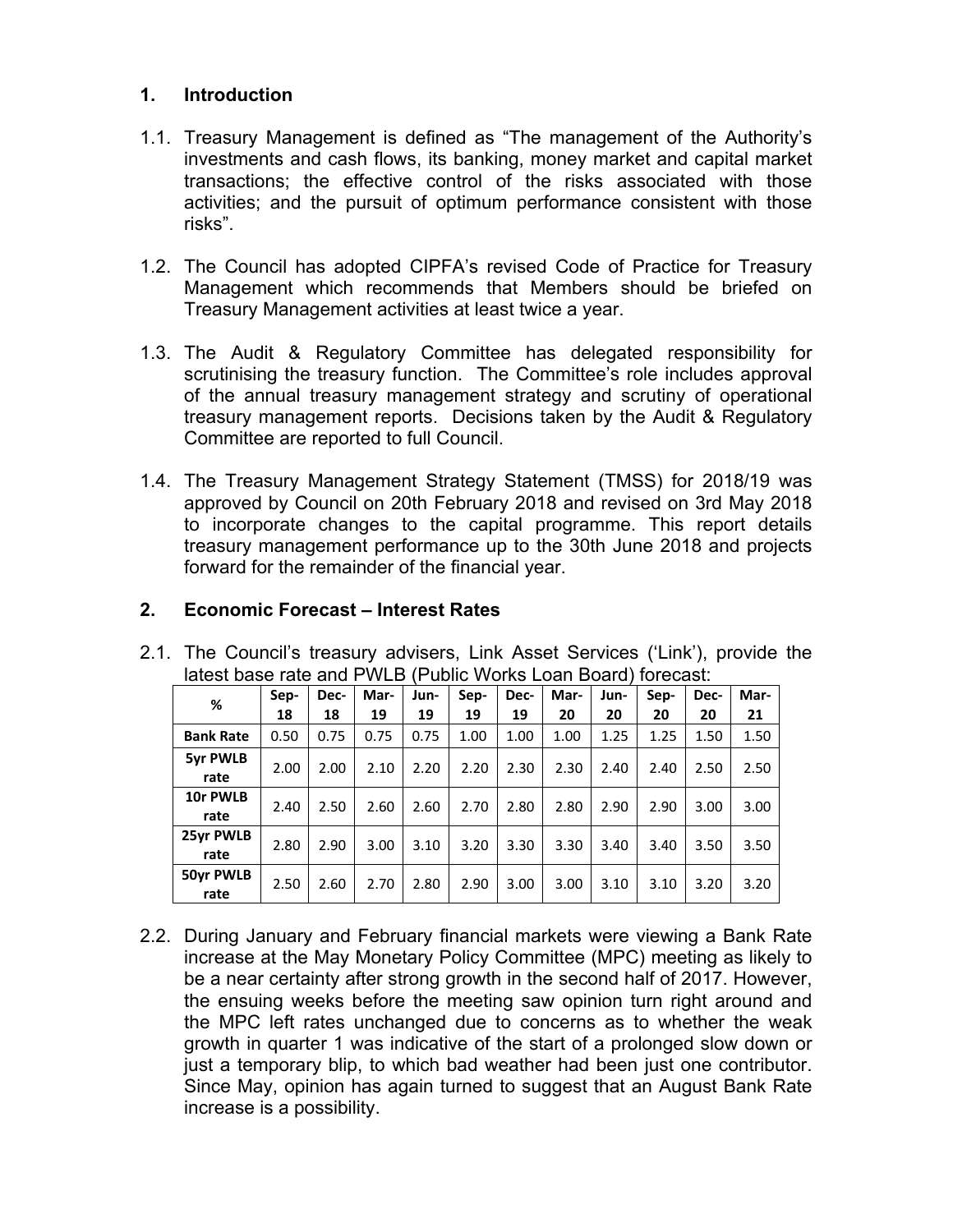2.3. However, there remains much uncertainty around the Brexit negotiations, consumer spending levels and business investment, so it is still far too early to be confident about how strong growth and inflationary pressures will be over the next two years, and therefore the pace of any rate increases.

## **3. Investment Income**

- 3.1. Interest earned on investment deposits up to 30th June 2018 totalled £26,218. The Council has budgeted to receive £139,940 in investment income in 2018/19. The budget was set with the potential for one rate rise of 0.25% during 2018/19. Pending the outcome of this, current investment income levels are on target to meet the budget.
- 3.2. Average interest rates achieved on the Council's investments are shown in the table below; these compare favourably to the LIBID rates, the recognised industry benchmark rates:

| <b>Comparator</b>                                          | <b>Average</b><br><b>Rate Q1</b> |
|------------------------------------------------------------|----------------------------------|
| <b>HPBC Average</b>                                        | 0.61%                            |
| HPBC long-term fixed (>364 days)                           |                                  |
| HPBC short-term fixed (<364 days)                          | 0.79%                            |
| <b>HPBC</b> instant access                                 | 0.46%                            |
| <b>Benchmarks</b>                                          |                                  |
| *LIBID 7 day rate                                          | 0.36%                            |
| *LIBID 3 month rate                                        | 0.55%                            |
| *LIBID 6 month rate                                        | 0.67%                            |
| *LIBID 12 month rate                                       | 0.84%                            |
| Base Rate at the end of the period<br>1.1.1.01.01.01.01.01 | 0.50%                            |

*\*LIBID = London Inter Bank Bid Rate*

3.3. The table below highlights the level of investment activity and the rates obtained in the period from 1st April to 30th June 2018. Investments are made in line with Link's creditworthiness guidance and the duration limits applied to each colour banding.

| <b>Institution</b>                                                           | <b>Country of</b><br><b>Domicile</b> | <b>Amount</b>                 | Length    | Rate   |
|------------------------------------------------------------------------------|--------------------------------------|-------------------------------|-----------|--------|
| <b>Cooperatieve Rabobank</b>                                                 | <b>Netherlands</b>                   | £1,000,000                    | 12 months | 1.03%  |
| <b>Coventry Building Society</b>                                             | UK                                   | £1,000,000                    | 6 months  | 0.71%  |
| <b>Goldman Sachs</b>                                                         | <b>UK</b>                            | £2,000,000                    | 6 months  | 0.825% |
| <b>Lloyds Bank</b>                                                           | <b>UK</b>                            | £1,150,000                    | 6 months  | 0.75%  |
| <b>Lloyds Bank</b>                                                           | <b>UK</b>                            | £1,000,000                    | 12 months | 1.00%  |
|                                                                              |                                      |                               |           |        |
| <b>Instant Access Cash</b><br>(Instant Access Accounts & Money Market Funds) | <b>UK</b>                            | £2,333,670<br>(daily average) |           | 0.61%  |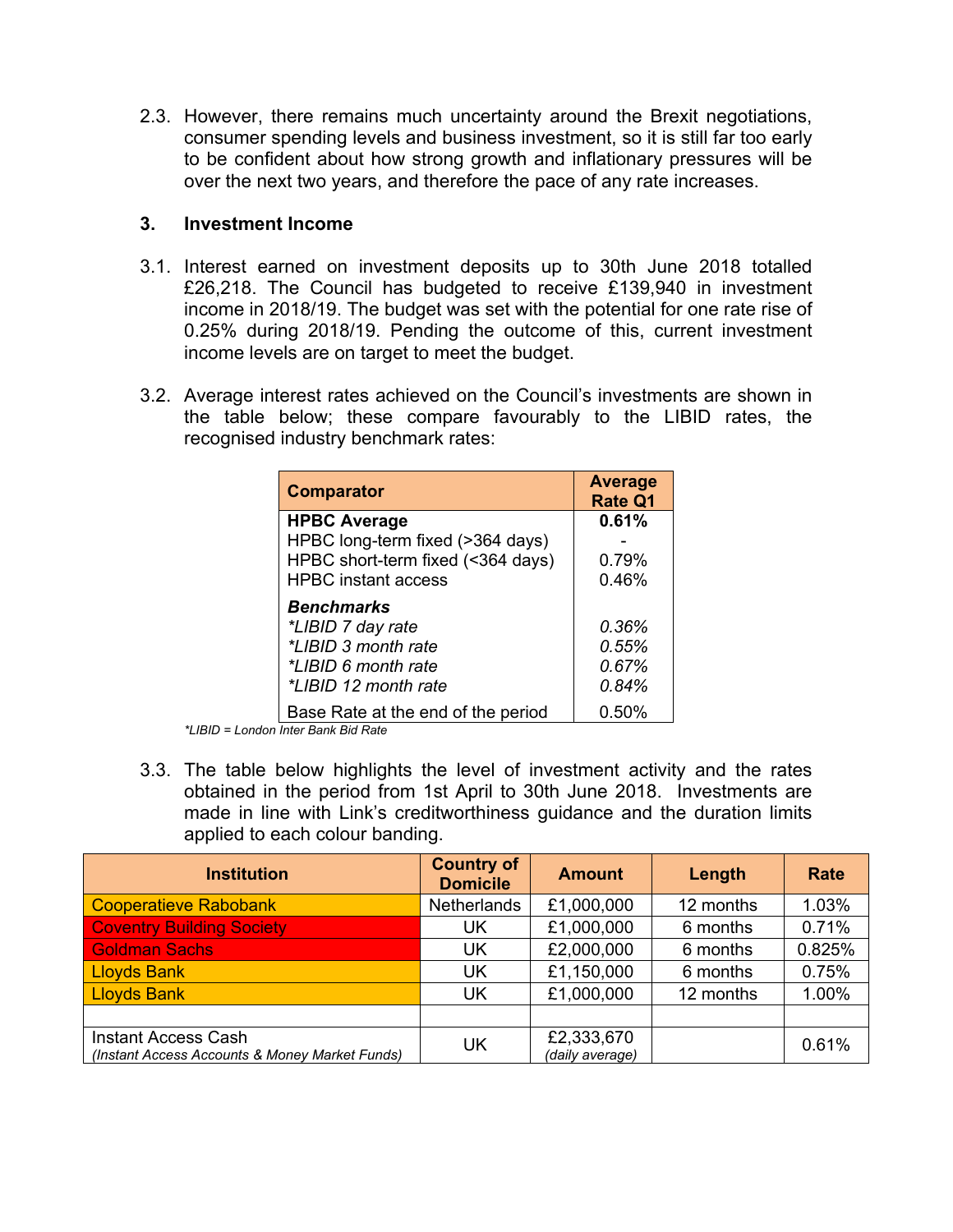- 3.4. The rates achieved by the Council vary by institution, by duration of investment and by the timing of when the investment was made. The Council's lending criteria restricts the number of financial institutions that are eligible to be on the lending list, and the amount that can be invested with eligible counterparties (and counterparty groups) at any one time.
- 3.5. The majority of the investment portfolio is held on a short-term basis (<1 year). The Council continues to utilise same day access business accounts, money market funds, fixed term deposits and certificates of deposits (via the use of custodian King & Shaxson) which offer competitive rates and access to banks that would not necessarily deal direct with the Authority for the sums invested.

## **4. Investment Portfolio**

4.1. The Council manages its investments in-house and invests with financial institutions meeting the Council's approved lending criteria. The Council's investment portfolio at 30th June 2018 totalled £14,794,000:

| <b>Financial Institution</b>                                     | <b>Country of</b><br><b>Domicile</b> | <b>Amount</b> | <b>Maximum recommended</b><br>lending duration |
|------------------------------------------------------------------|--------------------------------------|---------------|------------------------------------------------|
| Santander UK                                                     | UK.                                  | £4,200,000    | <b>RED (6 months)</b>                          |
| Lloyds Bank                                                      | UK.                                  | £3,150,000    | <b>ORANGE (12 months)</b>                      |
| Goldman Sachs                                                    | UK.                                  | £2,000,000    | <b>RED (6 months)</b>                          |
| <b>Money Market Funds</b>                                        | UK.                                  | £2,000,000    | <b>WHITE (12 months)</b>                       |
| Cooperatieve Rabobank UA                                         | <b>Netherlands</b>                   | £1,000,000    | <b>ORANGE (12 months)</b>                      |
| <b>Coventry Building Society</b>                                 | UK.                                  | £1,000,000    | <b>RED (6 months)</b>                          |
| NatWest Markets (NRFB)<br>(previously Royal Bank of<br>Scotland) | UK.                                  | £1,000,000    | <b>No Colour</b><br>(was BLUE (12 months))     |
| NatWest Bank                                                     | UK.                                  | £444,000      | <b>BLUE (12 months)</b>                        |
| TOTAL                                                            |                                      | £14,794,000   |                                                |

4.2. The maximum investment term, as recommended by Link, is shown by colour banding in the table below:

| <b>Colour Banding</b>                                                 | <b>Maximum</b><br><b>Duration of</b><br><b>Investment</b> | <b>UK</b><br><b>Banks</b> | <b>International</b><br><b>Banks</b> |
|-----------------------------------------------------------------------|-----------------------------------------------------------|---------------------------|--------------------------------------|
| <b>PURPLE</b>                                                         | Up to 2 years                                             | £6.0m                     | £4.5 $m$                             |
| <b>ORANGE</b>                                                         | Up to 12 months                                           | £5.4 $m$                  | £3.6m                                |
| <b>RED</b>                                                            | Up to 6 months                                            | £4.5 $m$                  | £3.0 <sub>m</sub>                    |
| <b>GREEN</b>                                                          | Up to 100 days                                            | £3.9m                     | £2.4m                                |
| <b>BLUE (Part &amp; fully nationalised</b><br>financial institutions) | Up to 1 year                                              | £6.0m                     | n/a                                  |
| <b>BLUE (NatWest)</b>                                                 | Up to 1 year                                              | £9.0m                     | n/a                                  |
| <b>Money Market Funds</b>                                             | Up to 1 year                                              | £5.4 $m$                  | n/a                                  |
| <b>WHITE (Lending to the</b>                                          | Up to 1 year                                              | n/a                       | n/a                                  |
| <b>Government / Local Authorities)</b>                                | Over 1 Year                                               | £4.0m                     | n/a                                  |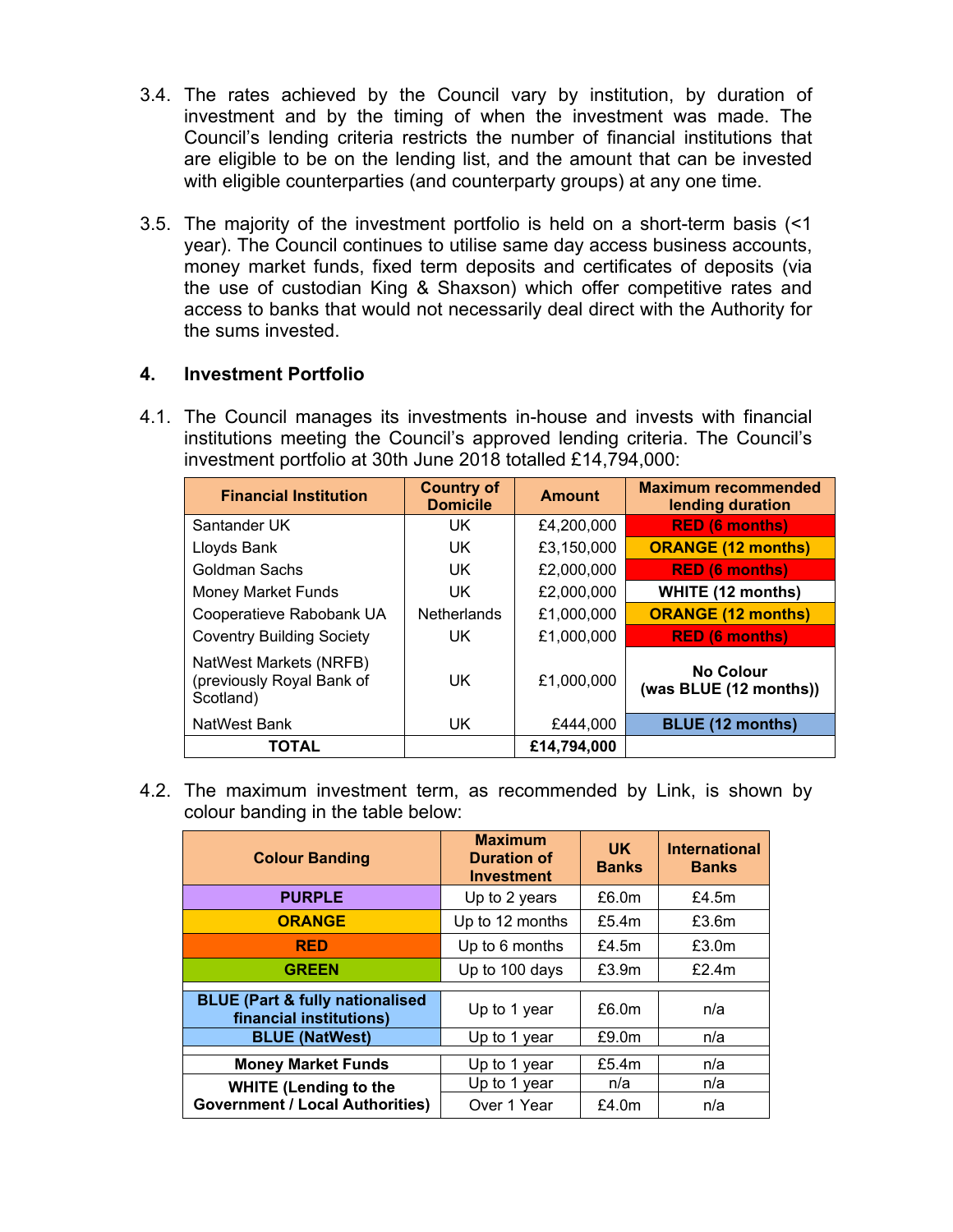4.3. Group limits are also applied:

| Category                                      | <b>Portfolio</b><br>(% of<br>highest<br>balance*) | Individual<br><b>Principal</b><br>Limit | Portfolio %<br>increased by<br>50% | Group<br>Principal<br>Limit |
|-----------------------------------------------|---------------------------------------------------|-----------------------------------------|------------------------------------|-----------------------------|
| <b>BLUE</b>                                   | <b>20%</b>                                        | £6.0m                                   | $30\%$                             | £9.0m                       |
| <b>PURPLE</b>                                 | <b>20%</b>                                        | £6.0m                                   | 30%                                | £9.0m                       |
| <b>ORANGE</b>                                 | 18%                                               | £5.4m                                   | <b>27%</b>                         | £8.1m                       |
| <b>RED</b>                                    | 15%                                               | £4.5m                                   | 23%                                | £6.9m                       |
| <b>GREEN</b>                                  | 13%                                               | £3.9m                                   | <b>20%</b>                         | £6.0m                       |
| <b>Money</b><br><b>Market</b><br><b>Funds</b> | 18%                                               | £5.4 $m$                                | 23%                                | £6.9m                       |

- 4.4. The average level of funds available for investment up to 30<sup>th</sup> June 2018 was £17million. Investments are generally made up of short-term cash and core cash. Short-term cash is dependent on the timing of major payments e.g. precept payments, salaries and creditor payments, and major receipts e.g. receipt of grants and Council Tax direct debits. Core cash is dependent on capital programme commitments.
- 4.5. The largest UK banks are currently undergoing a process called 'ringfencing' under which they are required by UK law to separate core retail banking services from their investment and international banking activities by 1st January 2019. Ring-fencing is a regulatory initiative created in response to the global financial crisis. The result of this is for these banks to create a ring-fenced and non-ring-fenced entity and each bank has made different decisions about which financial products and activities belong in each. The newly created entities are rated by the major rating agencies in the same way existing entities already are.
- 4.6. Only one product or investment of the Council has been affected by this ring-fencing process. A 12 month CD (Certificate of Deposit) of £1,000,000 was purchased from the Royal Bank of Scotland through King & Shaxson on 26<sup>th</sup> October 2017 with interest paid at 0.75%. The Royal Bank of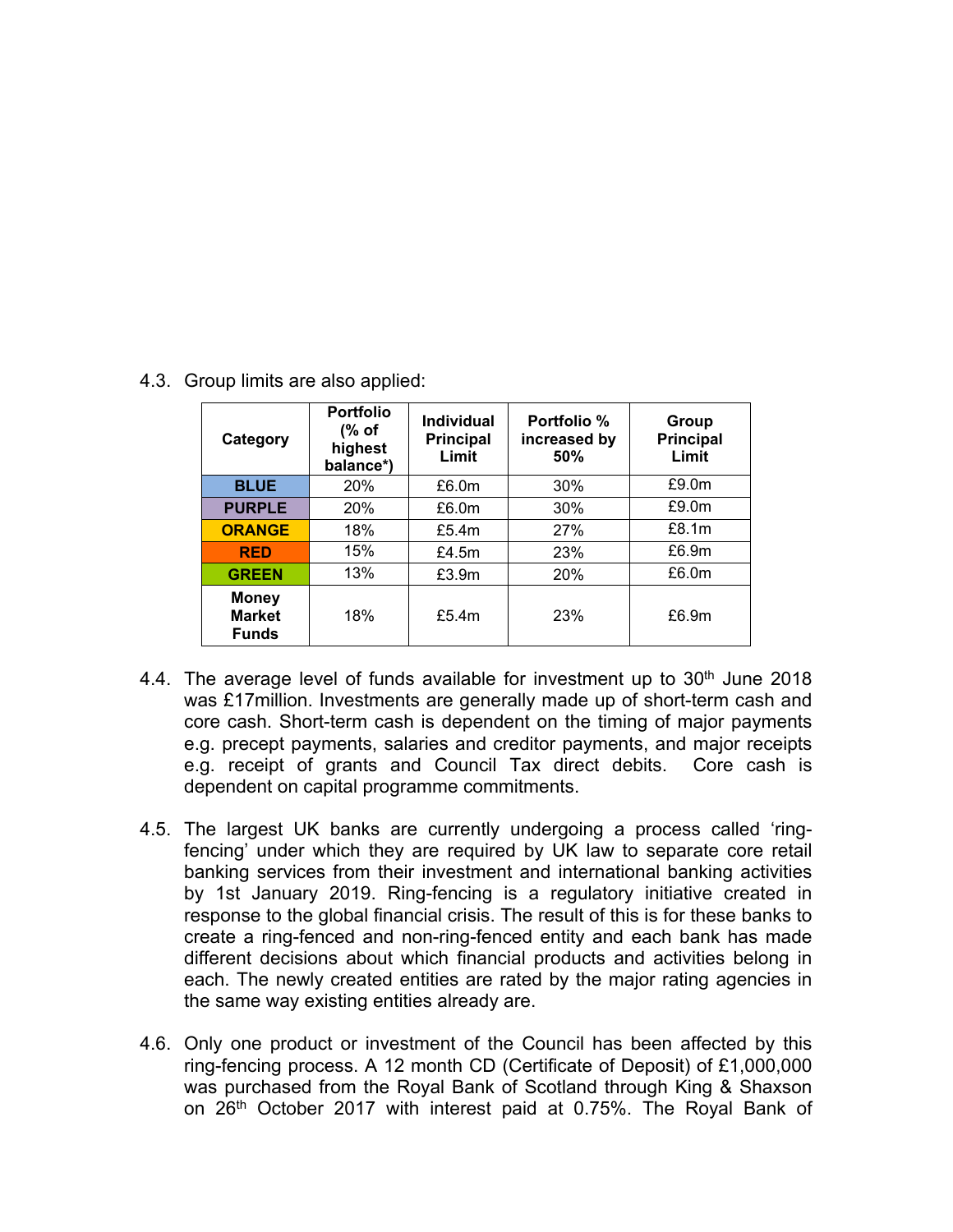Scotland was colour coded Blue (12 months) under the Link colour coded creditworthiness scheme. Through ring-fencing, this investment now sits with the newly created NatWest Markets plc which is a non-ring-fenced bank. Under the Link's model this institution does not have a colour therefore no new investments would be undertaken. As this particular investment is a CD it can be sold on the secondary market, though there may be a premium attached to this. The treasury team have discussed this with our advisors at Link who have said there is no urgency to divest of this product at the current time. This will continue to be monitored until the product matures on 25th October 2018.

## **5. Borrowing Position**

5.1. In accordance with the Local Government Act 2003, it is a statutory duty of the Council to determine and keep under review how much it can afford to borrow. Therefore, the Council establishes 'Affordable Borrowing Limits' as part of the prudential indicators within the approved Treasury Management Strategy Statement.

| Lender                         | <b>External</b><br><b>Borrowing</b> | Average<br><b>Interest Rate</b> | <b>Maturity period</b> |
|--------------------------------|-------------------------------------|---------------------------------|------------------------|
| <b>Public Works Loan Board</b> | £54,025,404                         | 3.76%                           | between 1 and 50 years |
| <b>Market Loans</b>            | £12,800,000                         | 4.57%                           | between 5 and 50 years |
| <b>Local Authority Loans</b>   | £5,000,000                          | 2.50%                           | up to 2 years          |
| <b>Finance Leases</b>          | £286,492                            | n/a                             | Up to 4 years          |
| <b>Total</b>                   | £72,111,896                         | 3.76%                           |                        |

5.2. The Council's total outstanding debt as at 30th June 2018 is £72,111,896, as detailed in the table below:

- 5.3. The 'operational boundary' (£87,783,000) and 'authorised limit' (£90,283,000) indicators govern the maximum level of external borrowing available to the Council to fund the capital programme. The current level of borrowing is within prudential limits.
- 5.4. The £286,492 balance on finance leases which forms part of the external debt relates to a number of vehicles which were originally acquired and funded via finance lease arrangements. The decision was approved to terminate this arrangement and purchase the vehicles from the lease company. This transaction took place on the last working day of June. The accounting arrangements for this and the write down of the finance lease balance will be determined in the year.
- 5.5. The Council adopts a 'one pool' approach to borrowing whereby investments and borrowing are managed centrally with the proportional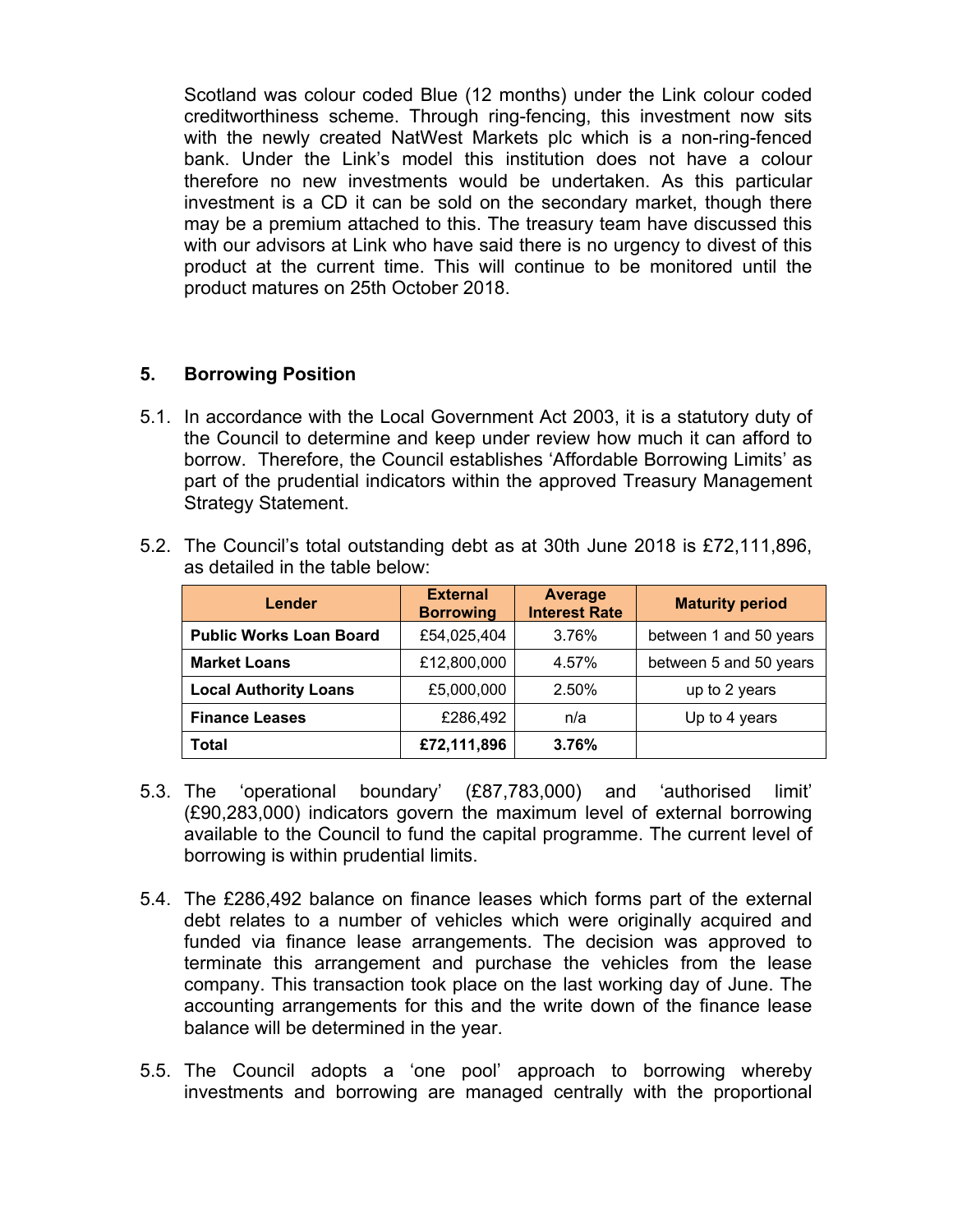income and expenditure then split between the general fund and HRA. The Council has budgeted for interest charges and other financing costs of £1,694,500 to the general fund and £1,891,470 to the HRA in 2018/19.

- 5.6. The budget for borrowing costs was based on the existing external debt and new external debt from the 2017/18 and 2018/19 general fund borrowing requirements plus the refinancing of a portion of the maturing debt in December 2018.
- 5.7. The revised capital expenditure programme for 2018/19 now forecasts a borrowing requirement of £4.9 million, for which external borrowing is anticipated mid-year.
- 5.8. There has been no 'new' borrowing so far during the year, nor have any loans been refinanced. The next maturing loans of £5million occur in December 2018. No new debt was taken in 2017/18 and the borrowing requirement from that year continues to be internally funded. The savings related to this internal borrowing are expected to offset the increase in borrowing costs relating to the revised capital expenditure programme and consequent borrowing requirement for 2018/19.
- 5.9. Overall there is a reduction in the borrowing costs expenditure forecast for the year of £21,670: split £11,950 to the general fund and £9,720 to the HRA. The underspend for the general fund relates to reduced MRP payment for the year as a result of a smaller borrowing requirement than forecast in 2017/18; the HRA is forecast to receive an improved investment income proportion on the basis of its reserves available for investment and the improving average interest rate – this is netted off the HRA's proportional borrowing costs.
- 5.10.The treasury team will continue to monitor the appropriate time to externally borrow based on the profile of spend and opportunities to 'internally' borrow, considering the movement in interest rates and the cost of carry of any borrowings taken.
- 5.11.Attention must also be given to the maturity profile of the loans to ensure maturity dates are evenly spread so that the Council is not exposed to a substantial re-financing requirement at any one time, when interest rates are high. The graph below details the maturity profile of current loans.